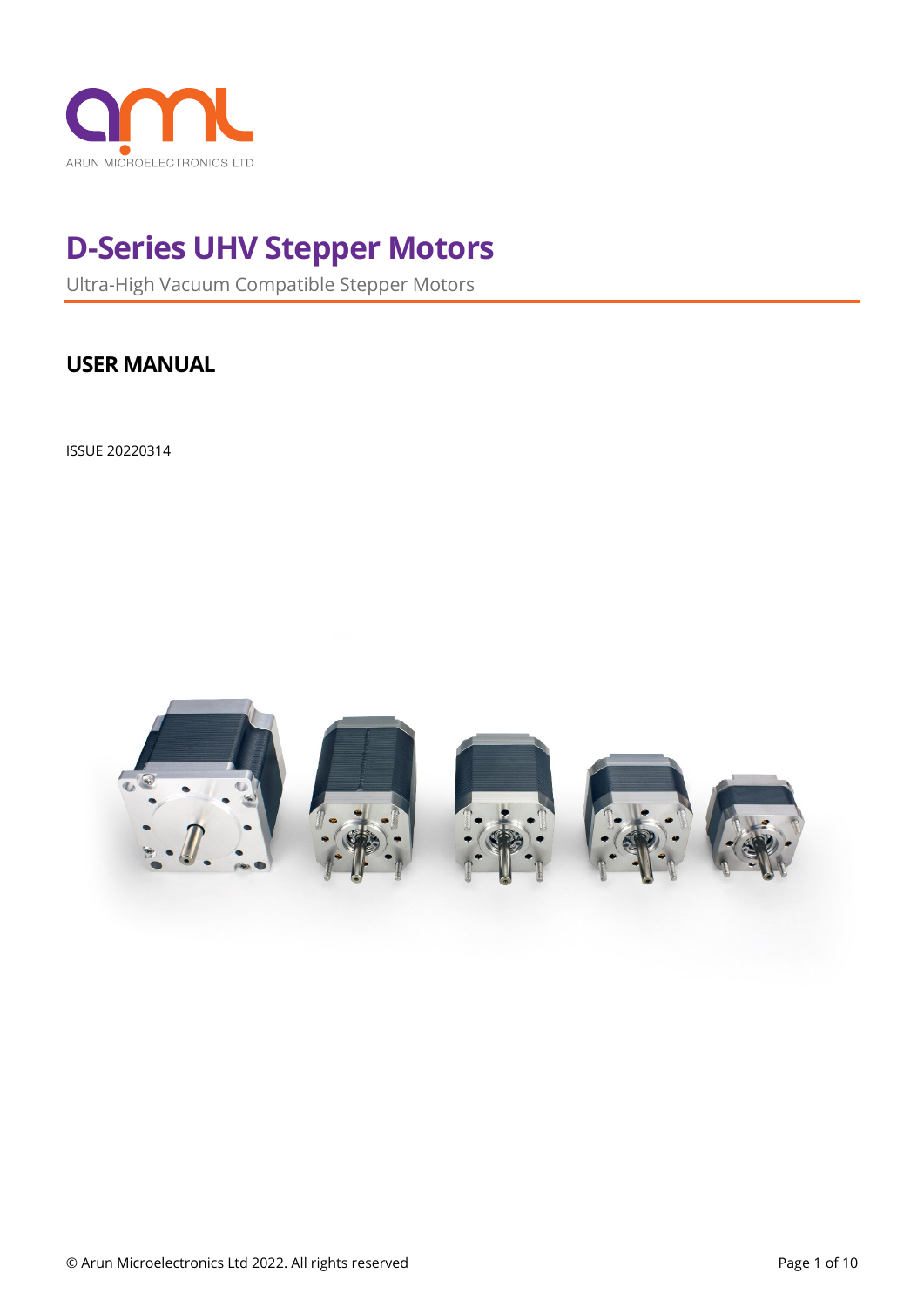| 1 <sub>1</sub> |  |
|----------------|--|
| 2.             |  |
| 3.             |  |
| 4.             |  |
| 5.             |  |
| 6.             |  |
| 7.             |  |
| 8.             |  |
| 9.             |  |
| 10.            |  |
| 11.            |  |
| 12.            |  |
| 13.            |  |
| 14.            |  |
| 14.1.          |  |
| 14.2.          |  |
| 14.3.          |  |
| 14.4.          |  |
| 14.5.          |  |
| 14.6.          |  |
| 14.7.          |  |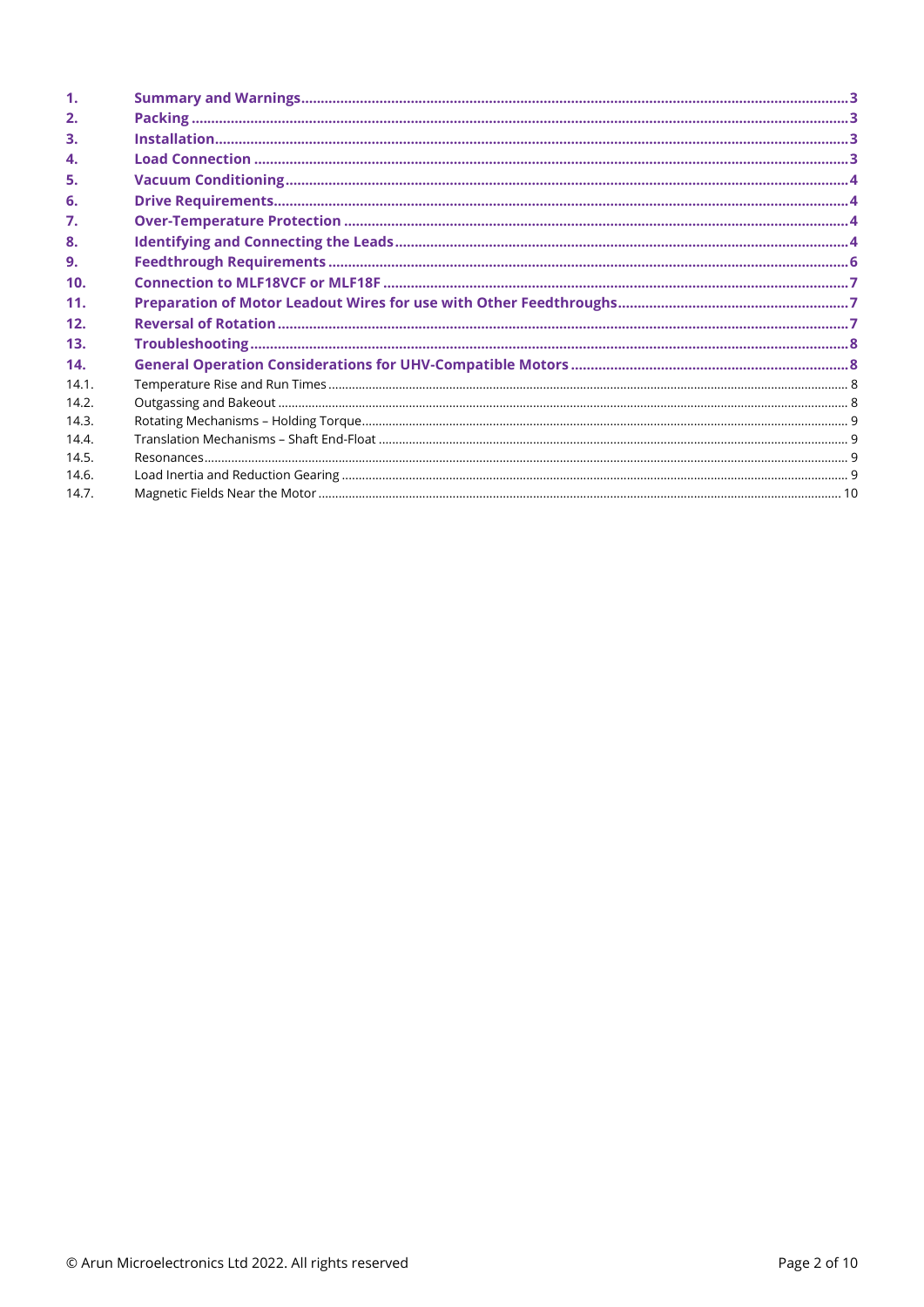## <span id="page-2-0"></span>**1. Summary and Warnings**

AML stepper motors are specifically designed for use in UHV environments making them ideally suited for low-speed precision in-vacuum manipulation. The model D motors are two phase hybrid stepper motors, available in a range of standard sizes and torque ratings. Standard motors provide 200 full steps per revolution, are suitable for use below 1x10<sup>-10</sup> mBar and temperatures between -65 °C to +190 °C. Extended low temperature range (-196 °C) and radiation hard versions (1 x 10<sup>6</sup> Gy) are available options.

The mounting screws are fitted with metered torque. **Do not disturb.** Do not drop, demagnetise, disassemble, modify or overheat the motor or allow particles to enter the bearings or pumping ports.

#### **Do not touch the stepper motor with bare hands!**

The published performance was obtained using an SMD210 drive operating with standard settings for step division. The SMD210 is a bipolar, switch-mode, current-regulating drive, optimised for use with vacuum stepper motors. Different drives will produce different speed/torque curves. Drives capable of producing a total phase current of more than 1A RSS (root sum of squares) may damage the insulation, even if the current is claimed to be adjustable.

Design mechanisms with balanced rotating loads and/or friction to maintain position with reduced or zero phase current for minimum outgassing. Use step division only to smooth transitions: increase resolution by reduction gearing.

Ensure ice cannot form in the motor if testing at low temperature in air. Avoid thermal shocks, for example, plunging in liquid nitrogen.

## <span id="page-2-1"></span>**2. Packing**

AML motors are vacuum sealed packaged. Wear gloves to remove the motor from its vacuum packaging. Once removed it must be stored in a cleanroom or clean, closed container.

## <span id="page-2-2"></span>**3. Installation**



Use the extended screws for mounting but do not adjust them. Take normal vacuum precautions, avoid creating trapped volumes when mounting the motor and obstruct as few as possible of the pumping holes in the end faces. The location spigot projecting from the face of the motor is accurately concentric with the shaft and intended for precise location in a recess.

Warranty is void if screws are tampered with.

### <span id="page-2-3"></span>**4. Load Connection**

The preferred method of coupling a load to the shaft is by a setscrew or collet fixing. AML do not recommend users modify shafts.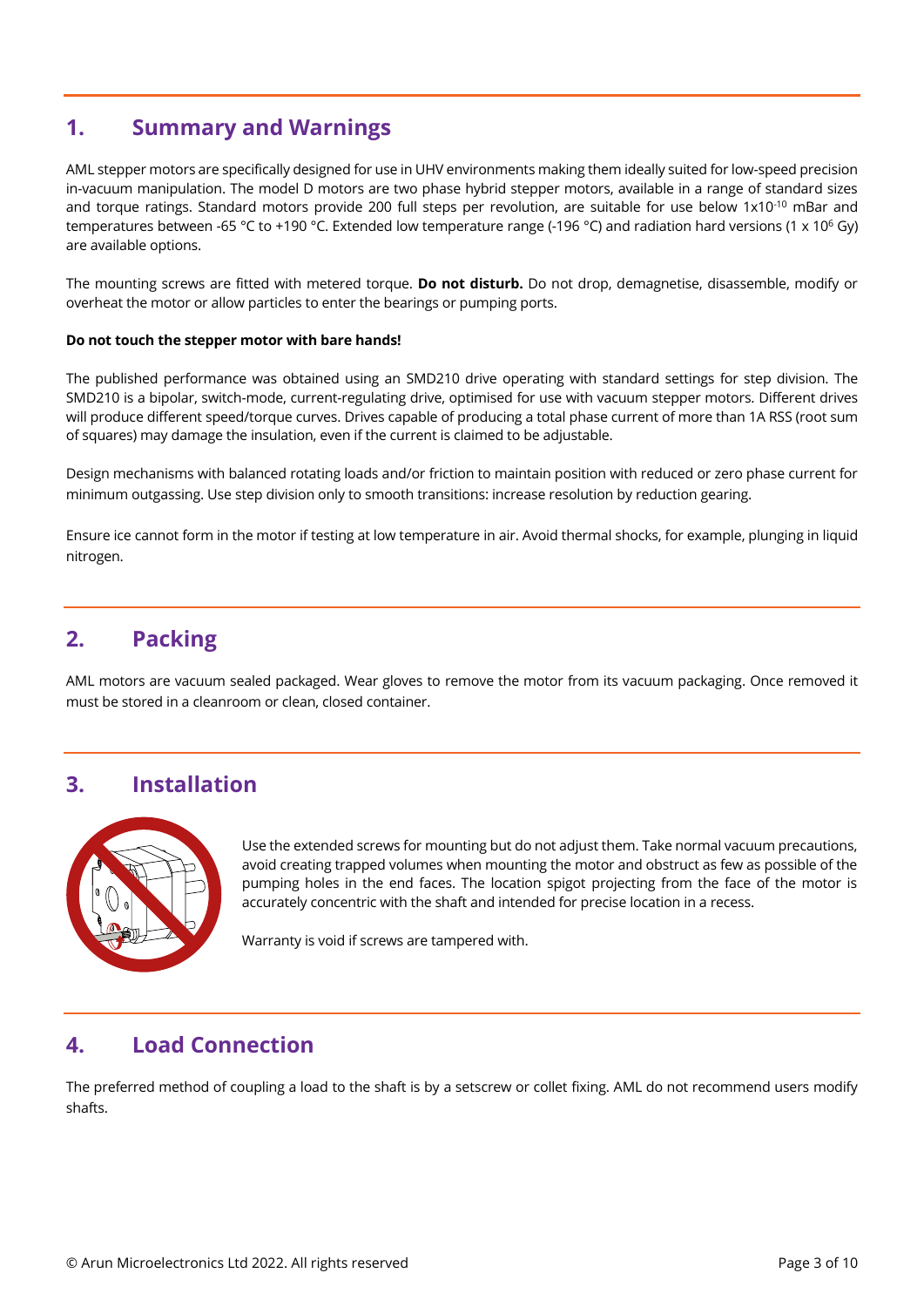## <span id="page-3-0"></span>**5. Vacuum Conditioning**

Motors are supplied pre-baked to 200 °C in 1 x 10<sup>-6</sup> mbar pressure for 24 hours and vented with dry Nitrogen before vacuum packaging. They may still adsorb water in storage and handling so a 24-hour bake by an SMD3 drive, with an adequate pump is recommended to achieve UHV-compatibility.

## <span id="page-3-1"></span>**6. Drive Requirements**

These motors are specifically designed for use in conjunction with an AML SMD3 current-regulated switch-mode drive. If another drive is used it must be a bipolar 2-phase drive and capable of providing a selection of well-regulated currents of less than or equal to 1 Amp per phase. If the drive can provide simultaneous currents to both phases (for step division) then the root of the sum of the squares of the phase currents must never exceed 1 Amp.

The source voltage of alternative drives should be greater than 45 V. Lower voltages will result in loss of torque at higher stepping rates. Voltages over 100 V are not suitable for vacuum use. Switching frequencies should not exceed 22 kHz and peak-to-peak switching ripple on the phase current should not exceed 15%.

The drive current should be reduced or removed when the motor is stopped. For this reason, attempts to improve angular resolution by step division are not recommended.

<span id="page-3-2"></span>Refer to the current motor datasheet for electrical, mechanical and thermal characteristics.

## **7. Over-Temperature Protection**

All AML motors are provided with a K-type Thermocouple (NiCr-Ni) embedded between adjacent windings as standard, or alternatively, the PT100 temperature sensor option. The drive current must be removed when the indicated temperature of the windings reaches 190 °C. AML drives provide this function. Simple on/off temperature controllers may be used but ensure that the adverse electrical noise environment within the motor underdrive does not affect the temperature measurement.

## <span id="page-3-3"></span>**8. Identifying and Connecting the Leads**

The lead-out wires are self-coloured polyimide film-wrapped, silver-plated OFHC copper and each is fitted with a 1.5 mm crimp socket terminal. They are supplied fitted with UHV compatible coloured glass beads for identification. Lead-out wires are supplied 1.5 metres long but can be shortened if required. For replacement crimp terminals use Souriau SC24ML1S31 (AML part no. MLF18SKT) or equivalent.



If the identification beads have been removed, then use the following procedure. An ohmmeter with resolution down to about 1 ohm is required to identify the two phase windings: most inexpensive multimeters are suitable.

The phase lead-out wires are much thicker than the temperature sensor wires. Radiation-hard motors may have multi-strand leads. Identify the two motor phases by their resistance, which will be in the range of 3 to 15 ohms, depending on the motor type. There is no electrical connection between the two phases or to the temperature sensor or the case of the motor.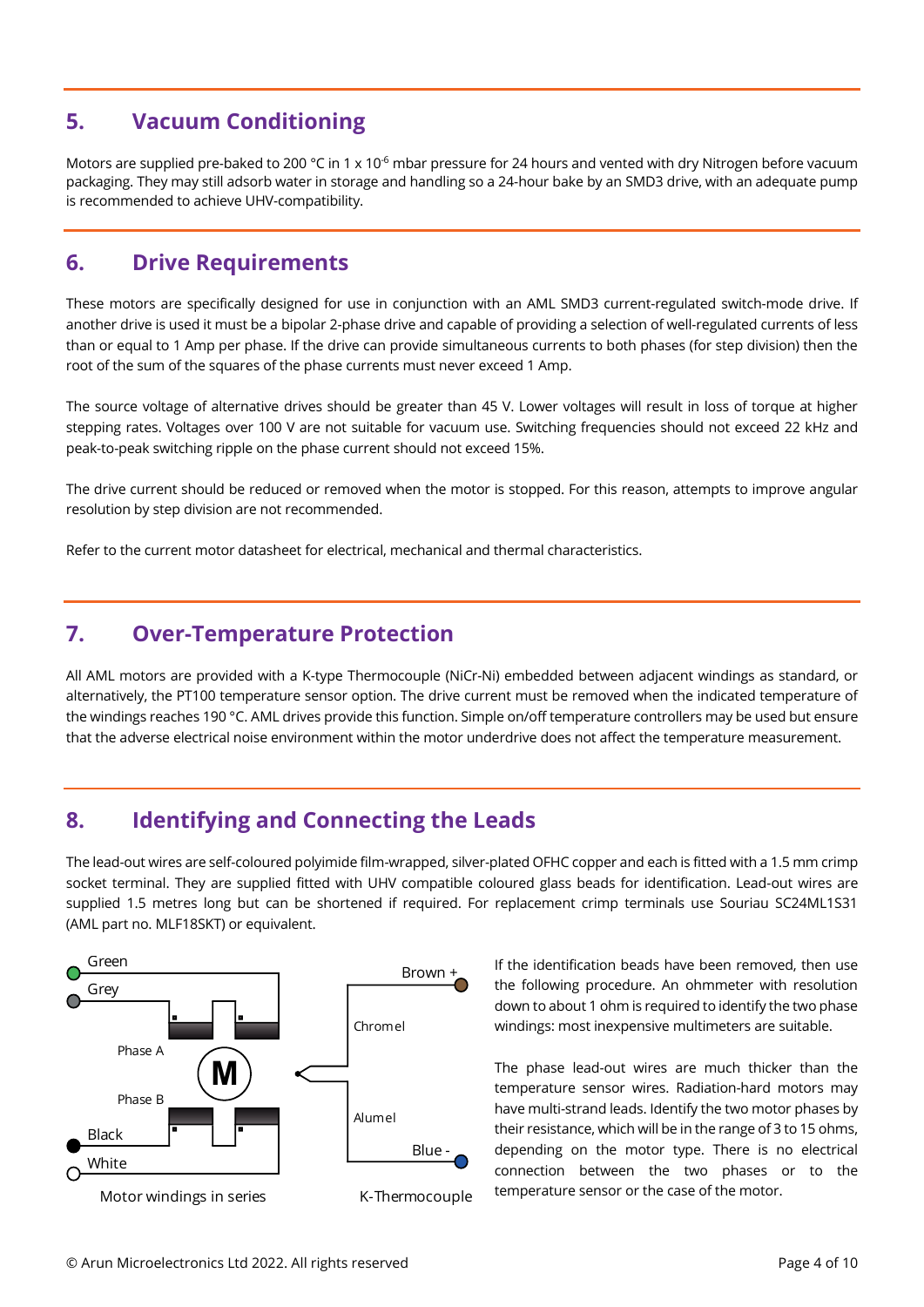Most of the resistance is in the windings of the motor and is virtually unaffected by shortening of the leads. Connect each



phase to the appropriate drive terminals. The resistance of the wires from the feedthrough to the drive must be less than a few ohms.

The thermocouple wires are much thinner than the phase leads. The thermocouple is insulated from the rest of the motor. The Alumel wire may be identified with a magnet since it is weakly magnetic. At the controller the Alumel lead should be connected to the terminal marked Alumel, N, -, or coloured blue, and the Chromel lead should be connected to the terminal marked Chromel, P, + or coloured brown.

The temperature measurement is not required to be very precise, so it is not necessary to use thermocouple-compatible feedthroughs or extension wires. If compatible materials are used then they must be connected the correct way round.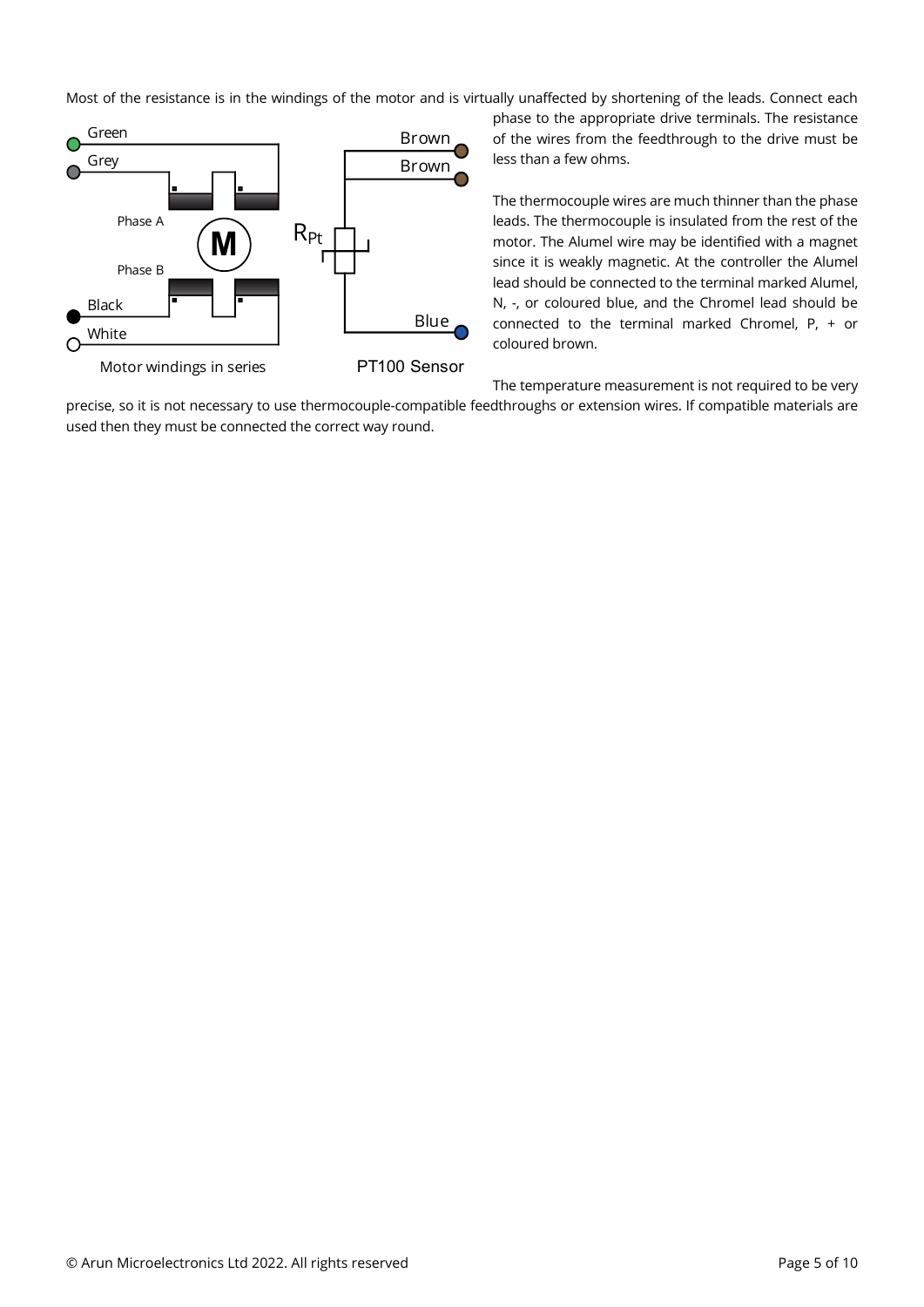## <span id="page-5-0"></span>**9. Feedthrough Requirements**

Each motor requires six (seven for PT100) vacuum feedthrough pins. It is not necessary to use a thermocouple vacuum feedthrough, as the error introduced by incompatible feedthrough material is usually less than 5 degrees.

AML feedthrough MLF18F is recommended, since it mates directly with the 1.5 mm crimp socket terminals fitted to motor leads and simplifies installation.

The MLF18F has 18, 1.5 mm gold-plated feedthrough pins and is suitable for one to three motors. An internal bakeable connector, MLF18VCF, is available into which the crimp terminals on the motor leads are inserted. This significantly reduces the risk of short-circuits and makes the installation more convenient.

AML supply an 18-way non-bakeable, screened external lead, MLF18SMD3 for direct connection to an SMD3. The use of this lead ensures compliance with the EU EMC Directive. Air-side connectors, MLF18AC are available for users wishing to make their own cables.

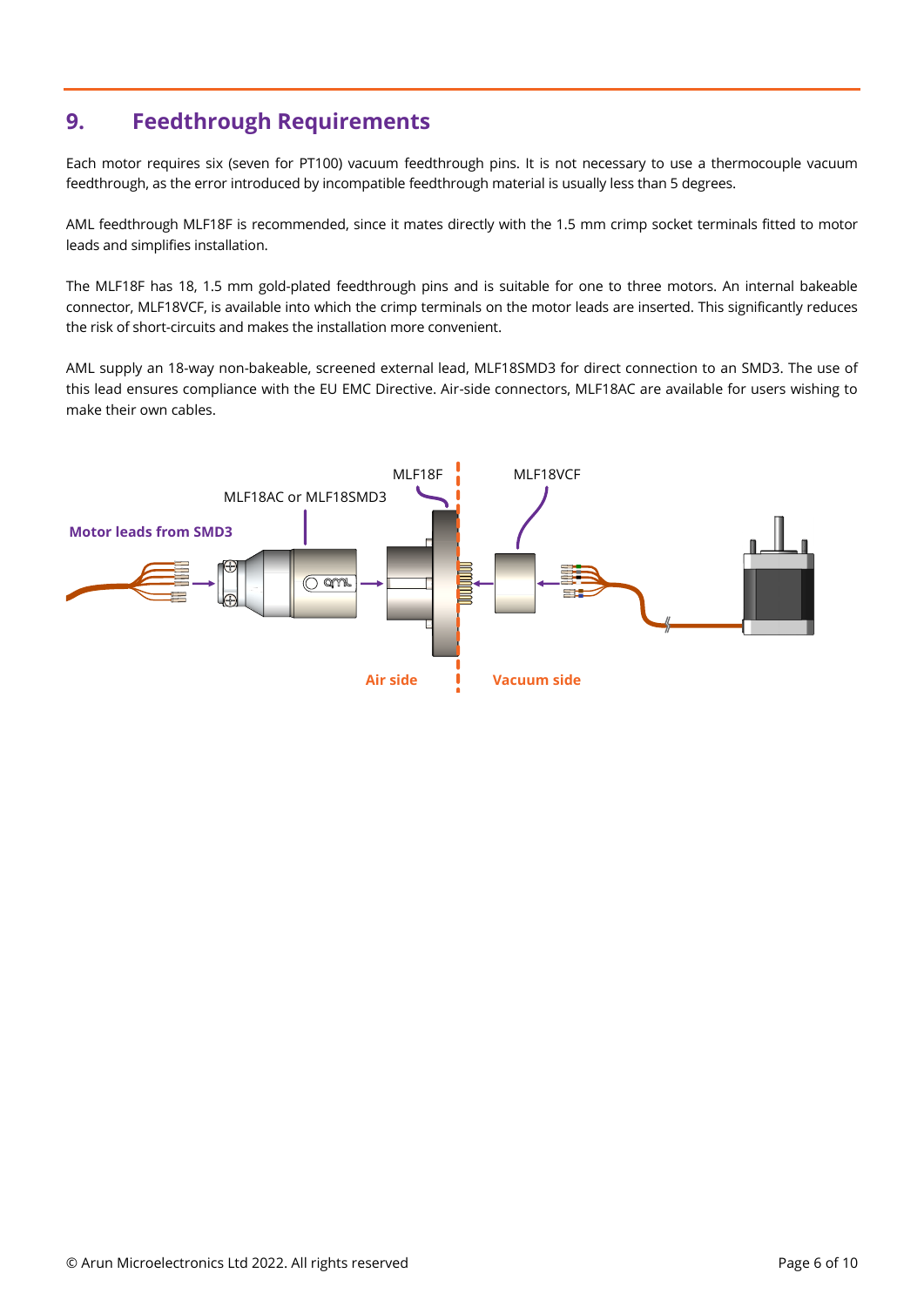## <span id="page-6-0"></span>**10. Connection to MLF18VCF or MLF18F**

If you are connecting crimp terminals directly to the feedthrough (i.e., not using MLF18VCF) do not forget to thread the wires though the copper gasket before connecting to the feedthrough. To avoid short-circuits insulate the crimp terminals with PTFE sleeving.

If you are using MLF18VCF it will be useful to have a socket extractor tool. AML part no. XPX24 or RS Components stock number 466-876 is suitable and inexpensive.

Make connections according to the following conventions. This will ensure compatibility with MLF18NBL leads. The diagram shows the rear of the connector or the vacuum side of the feedthrough.

| Connection           | Colour       | Motor 1        | Motor <sub>2</sub> |
|----------------------|--------------|----------------|--------------------|
| Phase A1             | Green        | 1              | 7                  |
| Phase A2             | Grey         | 3              | 9                  |
| Phase B1             | <b>Black</b> | $\overline{2}$ | 8                  |
| Phase B <sub>2</sub> | White        | 4              | 10                 |
| Thermocouple +       | <b>Brown</b> | 5              | 11                 |
| Thermocouple -       | <b>Blue</b>  | 6              | 12                 |
| RTD A                | <b>Blue</b>  | 13             | 16                 |
| RTD <sub>B1</sub>    | <b>Brown</b> | 14             | 17                 |
| RTD <sub>B2</sub>    | <b>Brown</b> | 15             | 18                 |

Lack of dot indicates non-mating side. Insert terminals from this side.  $(10)(18)$  $(14)$  $\overline{9}$   $\overline{17}$ 

## <span id="page-6-1"></span>**11. Preparation of Motor Leadout Wires for use with Other Feedthroughs**

It will be necessary to cut off the crimp terminals fitted to the leads and re-strip them. Standard motors are fitted with Polyimide film-wrapped leads: radiation-hard motors are fitted with Polyimide lacquer-coated leads.

Polyimide is strong, flexible and abrasion-resistant and therefore difficult to strip. The simplest method of stripping polyimide film is to cut a ring with a sharp knife and withdraw the cylinder of insulation over the end of the wire. Be careful not to mark the conductor surface with the knife. Strip lacquer-coated radiation-hard leads by scraping with a sharp knife. Either type of lead may be stripped with a suitable high-speed rotary stripper. Do not use a thermal stripper.

## <span id="page-6-2"></span>**12. Reversal of Rotation**

There is a 50% probability that the direction of rotation will be reversed from the desired or conventional sense. To reverse the direction, exchange the connections to **one** of the phases.

Check that the drive, wiring and motor combination work properly before closing the vacuum system.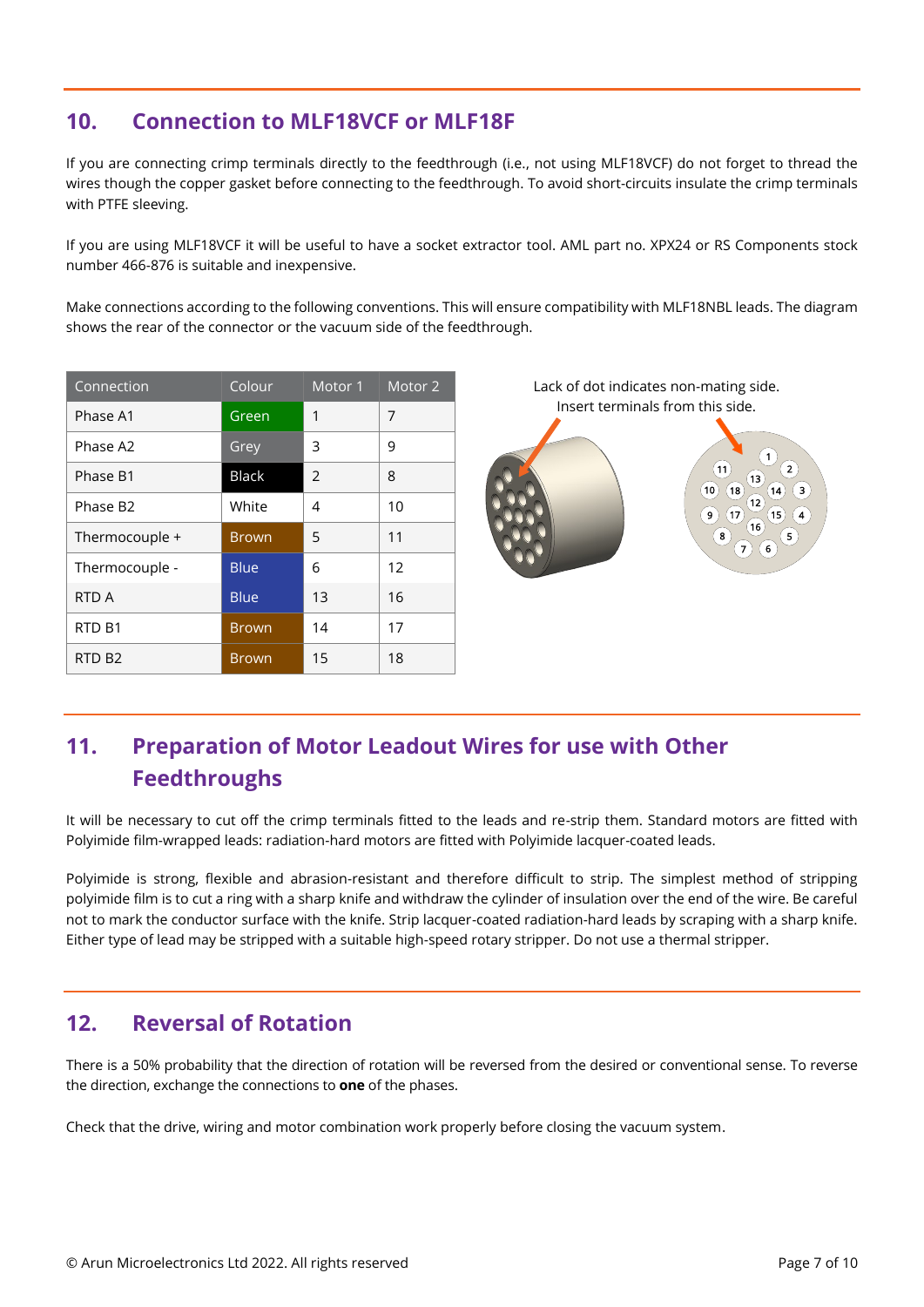## <span id="page-7-0"></span>**13. Troubleshooting**

If the motor rotates at the wrong speed, frequently changes direction, or has low torque this is probably due to one of the phase connections being open circuit.

If the drive indicates that the motor temperature exceeds 190 °C when the motor is not hot, then a connection to the thermocouple is open circuit.

## <span id="page-7-1"></span>**14. General Operation Considerations for UHV-Compatible Motors**

It is recommended that motors and mechanisms are operated in air during early commissioning. This has the advantage that more cooling is available and that the operator can see and hear that the motor is stepping.

### <span id="page-7-2"></span>**14.1. Temperature Rise and Run Times**

The maximum recommended operating temperature of AML motors is 190 °C, as measured by the embedded type K thermocouple.

The motor should be run at the minimum phase current consistent with the requirements of the load. This will reduce the maximum temperature of the motor and outgassing from the motor. Resistive heating losses in the winding resistance, R, are given by I<sup>2</sup>R. The winding resistance is approximately proportional to absolute temperature so even small reductions in phase current, I, produce worthwhile reductions in temperature rise and outgassing. For phase currents down to about 50% of maximum the output torque is reduced roughly in proportion to phase current.

The minimum practical phase current is determined by the load friction and inertia, and the required acceleration and maximum speed. It is best found by experiment. A reasonable margin of safety should be allowed for any expected increase in load friction, which might occur after bakeout.

Vacuum stepper motors achieve maximum efficiency at full-step rates between 500 Hz and 2 kHz.

The SMD3 allows the reduction of the phase current dynamically during each step at low step rates, with separate control of initial and final currents and transition times. Use of this technique can dramatically reduce the power dissipated in some applications. The provision of heatsinking will improve the performance.

Irreversible deterioration of the winding insulation will occur at 230 °C and the motor will subsequently produce large amounts of gas, even at lower temperatures.

### <span id="page-7-3"></span>**14.2. Outgassing and Bakeout**

A newly installed motor will outgas in vacuum, mainly due to water-vapour retention in the polyimide. As this material is microporous the water is released rapidly and the rate will subside after a few hours. The rate may be accelerated by running the motor to self-heat it.

Baking at up to 200 °C is required for operation at UHV. Motors are typically operated at some distance from the chamber walls where the bakeout temperature is most often controlled. The motors will not reach a high enough temperature in such cases, and it may be increased by using the windings as heating elements. The SMD3 includes a bake program, which automatically controls the motor temperature at 200 °C by applying phase current. Maintain the motor temperature above that of the rest of the system during cooling, as this will prevent condensation on the motor. Where internal infra-red heaters are used for bakeout it is advisable to shield the motor from direct radiation and to achieve controlled temperature during bakeout solely by self-heating.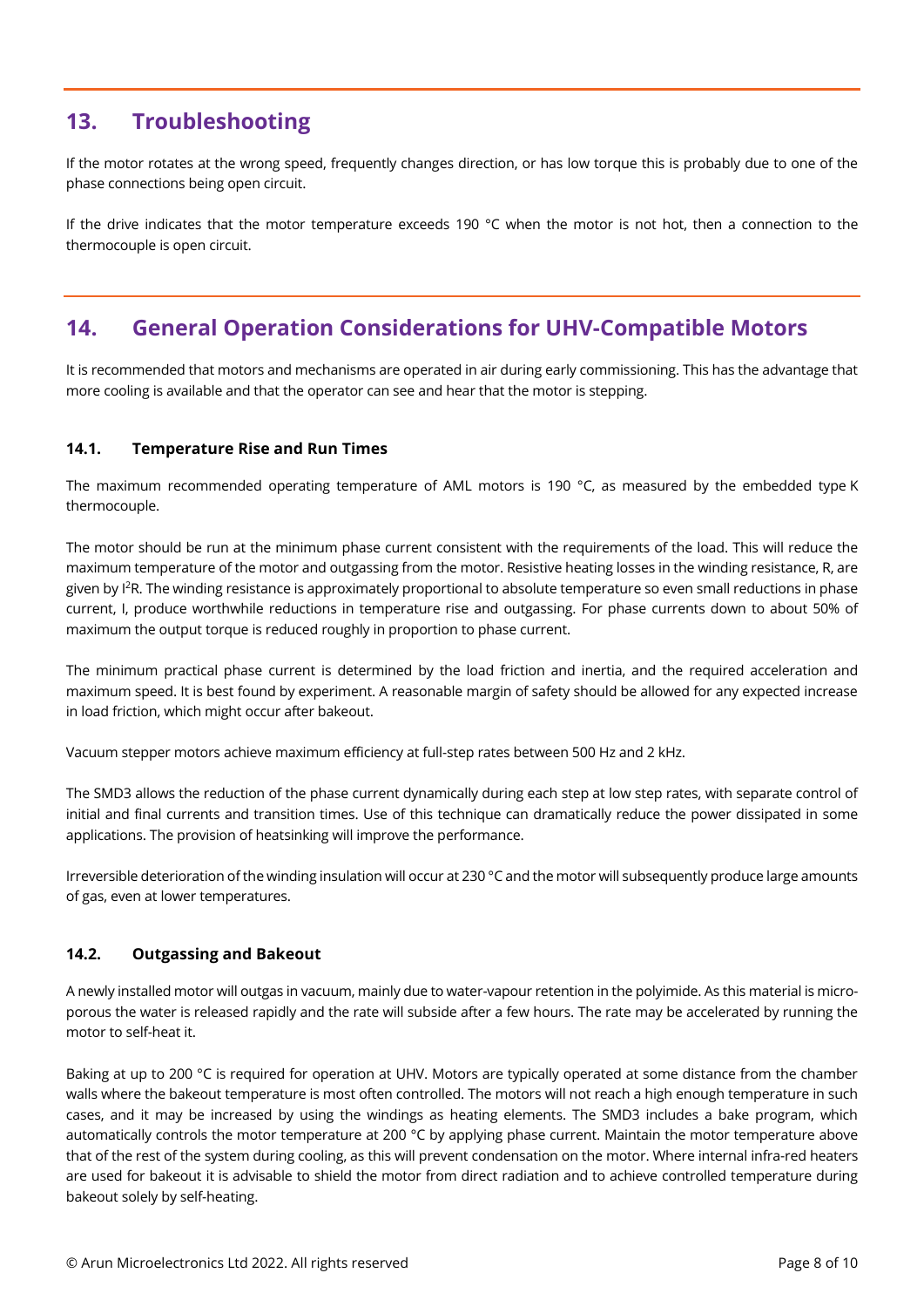The outgassing rate for well-baked motors installed on a typical mechanism and run below 120 °C winding temperature is in the order of 10<sup>-8</sup> millibar litres sec<sup>-1</sup>. This represents high duty-cycle operation at rated phase current for size 35, 42 & 57 motors. The gas species are H<sup>2</sup> (90%) and CO (10%) and originate mainly from the windings and laminations. As a rule of thumb, an additional 100 litres per second of pumping capacity per motor will be required for UHV. This gas load is insignificant at HV and higher pressures.

### <span id="page-8-0"></span>**14.3. Rotating Mechanisms – Holding Torque**

Design rotation mechanisms with balanced loads to reduce or eliminate the necessity for holding torque. If the torque imposed on the motor by any imbalance of the load is less than the detent torque, then the motor will hold position without power. The gearing required to achieve the desired angular resolution or to match the load inertia will increase the effect of detent torque and also add friction.

### <span id="page-8-1"></span>**14.4. Translation Mechanisms – Shaft End-Float**

The motor shaft has a compression spring, which pushes the shaft toward the mounting-face of the motor. The amount of end-float is 100 to 200 µm for D35.1 and 200 to 400 µm for D42 motors. The spring is fully exercised with an axial force of 3 kg toward the rear of the motor. For linear mechanisms where the motor is directly coupled to a leadscrew use gravity and/or apply an opposite axial pre-load to avoid adding end-float to backlash.

There may be a significant static friction component added to the compression spring force, which may give the impression that the end-float is less or that the spring is stiffer than specified. This should not be relied on to reduce backlash, as repeatedly exercising the end-float will reduce the static friction and may also produce particles.

### <span id="page-8-2"></span>**14.5. Resonances**

Stepper motors are classic second-order systems and have one or more natural resonant frequencies. Operation at step rates around these frequencies will excite the resonances, resulting in very low output torques and erratic stepping. The resonant frequency is modified by the friction and inertia of the load, the temperature of the motor and by the characteristics of the drive and therefore cannot be stated with any precision. Fortunately, coupling a load normally reduces the resonant frequencies, which for unloaded AML motors occur below 300 Hz. The drive circuits of the SMD3 are optimised to produce heavy damping of mechanical oscillations in the motors.

The simplest method of controlling resonances is to avoid operation of the motor close to the resonant frequencies. It is almost always possible to start a motor at rates in excess of 400 Hz if the load inertia is matched as described in the next section. Resonances are not usually a problem when the motor speed is accelerating or retarding through the resonance frequency region.

If it is necessary to operate at slower speeds than this, the step division feature (micro-stepping) helps by effectively increasing the stepping rate by the step division factor and reducing the amplitude of the step transients which excite the resonances. In particularly difficult cases modifying the step frequencies at which transitions to micro-stepping occurs can be useful.

### <span id="page-8-3"></span>**14.6. Load Inertia and Reduction Gearing**

The load inertia coupled to the motor shaft should ideally be comparable to the rotor inertia of the motor where accurate position control is required. The load inertia can be very much larger for speed control applications where some slip of absolute position is unimportant. Where reduction gearing is used for load-matching the spur gear meshing with the motor pinion will normally dominate the load inertia and it is important to keep its diameter small. Loosely coupled loads may give rise to additional resonances at higher frequencies: these can usually be damped by substituting either anti-backlash or helical gears in the gear train or arranging additional friction in the train.